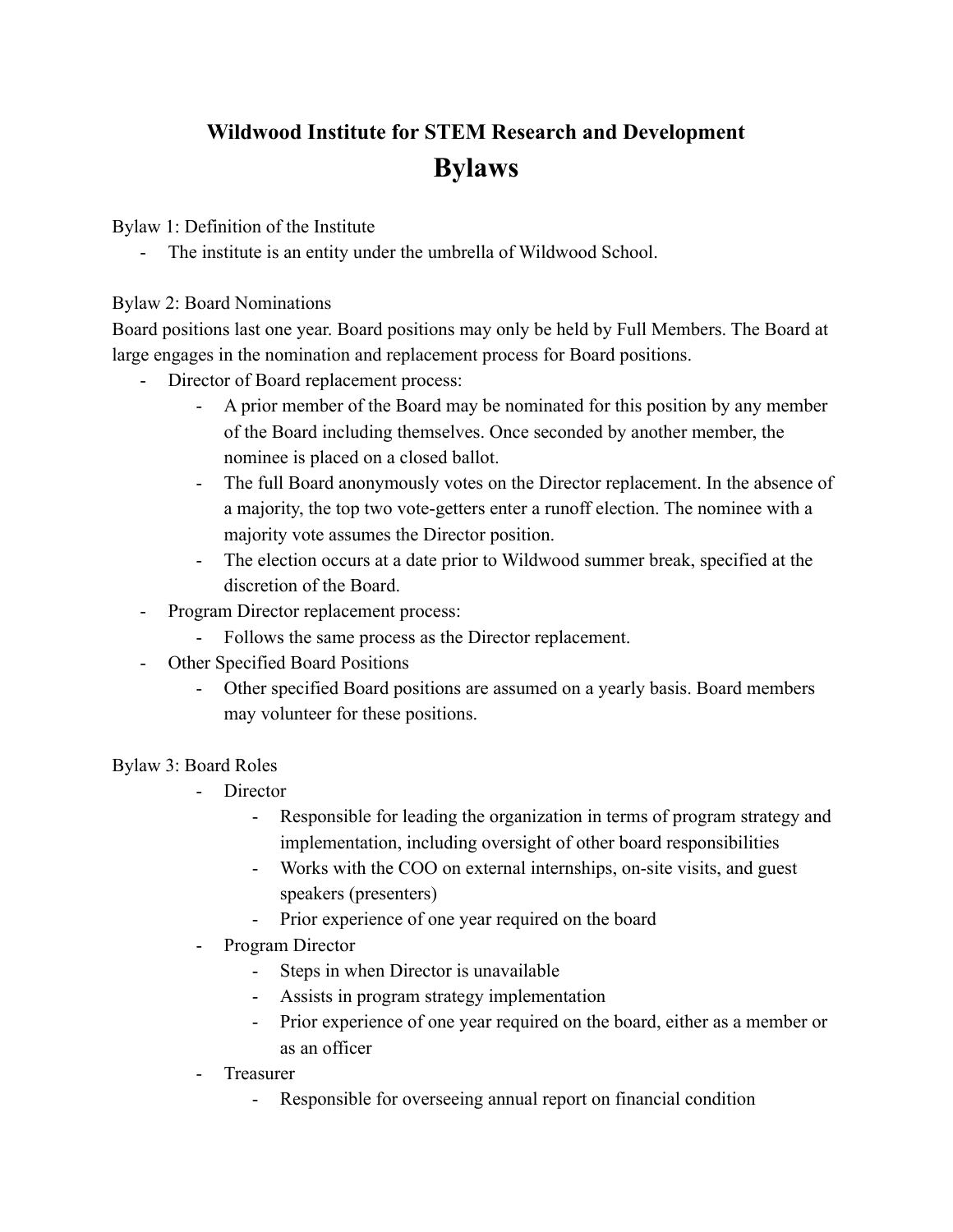- Budget development and implementation
- Oversees funding requests
- Historian
	- Records minutes of the Board Meetings
	- Records minutes of the Annual Membership Meeting
	- Maintains WISRD files
- Dir. of Public Relations
	- Directs WISRD branding and messaging
		- Esp. in communicating WISRD message to Wildwood School
	- Responsible for planning and overseeing WISRD events
	- Fosters presence within community
	- Oversees:
		- Director of Web Communications
			- Responsible for overseeing
				- Social media
				- WISRD website
				- Manages team of designers for internal and external viewership
- Dir. of Communications
	- Responsible for overseeing:
		- Magazine
		- Research Journal
- Board Members (no specialized role by interest, skills, experience)
	- Assists wherever possible
	- New idea generation
	- Work on innovation ideas
- Non Voting Roles:
	- Chief Operations Officer (COO), an employee of Wildwood School, he/she maintains lab operations and serves as consultant for the Board and the various labs.
	- Principal Investigators

## Bylaw 4: Institute Membership

- Full Members
	- Involved in research project with intended publication
- Affiliate Members
	- Not a participant of any individual lab or currently conducting research

Bylaw 5: Duties and Rights of Members